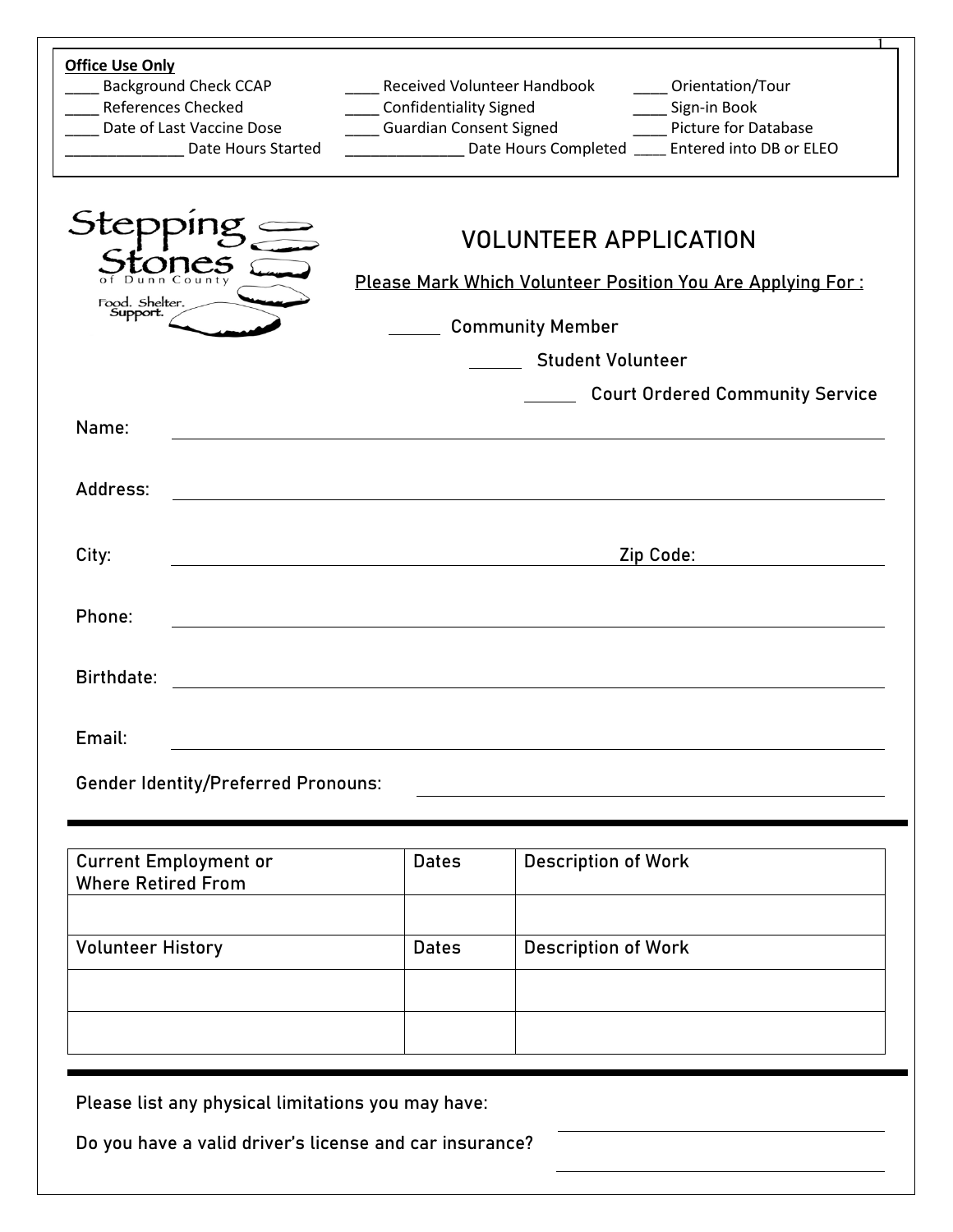|                                                                                                                                |  |                                                          |  |                                                                                    |                                                                                         | 2 |
|--------------------------------------------------------------------------------------------------------------------------------|--|----------------------------------------------------------|--|------------------------------------------------------------------------------------|-----------------------------------------------------------------------------------------|---|
| <b>What Hours Are You Available?</b>                                                                                           |  |                                                          |  |                                                                                    |                                                                                         |   |
|                                                                                                                                |  |                                                          |  | Monday: <u>to the Tuesday: to Wednesday: to to the to the to the to the the</u>    |                                                                                         |   |
|                                                                                                                                |  |                                                          |  | Thursday: to Friday: to Saturday: to                                               |                                                                                         |   |
|                                                                                                                                |  | (If Community Service, please list the specific charges) |  | Do you need a certain number of hours for a class or for community service?        |                                                                                         |   |
| If so, how many hours are needed?<br>Date to be completed by:                                                                  |  |                                                          |  |                                                                                    |                                                                                         |   |
| charges anywhere in your background***                                                                                         |  |                                                          |  |                                                                                    | ***We are unable to have you do your hours here if there are any theft or violence      |   |
|                                                                                                                                |  |                                                          |  | ~Please Mark All Volunteer Opportunities You Are Interested In~                    |                                                                                         |   |
| Pantry distribution (helping in the shopping area)                                                                             |  |                                                          |  |                                                                                    |                                                                                         |   |
| Pantry Intake (checking clients in on the computer)                                                                            |  |                                                          |  |                                                                                    |                                                                                         |   |
| <b>Stocking the pantry</b>                                                                                                     |  |                                                          |  |                                                                                    |                                                                                         |   |
| <b>Reception desk</b>                                                                                                          |  |                                                          |  |                                                                                    |                                                                                         |   |
| Agency cleaning                                                                                                                |  |                                                          |  |                                                                                    |                                                                                         |   |
|                                                                                                                                |  |                                                          |  | Shelter apartment cleaning (to get it ready for the next family to move in)        |                                                                                         |   |
| Mowing                                                                                                                         |  |                                                          |  |                                                                                    |                                                                                         |   |
| Shoveling / Snow blowing                                                                                                       |  |                                                          |  |                                                                                    |                                                                                         |   |
| Gardening / Weeding                                                                                                            |  |                                                          |  |                                                                                    |                                                                                         |   |
|                                                                                                                                |  |                                                          |  |                                                                                    | Pick-ups and deliveries driving our commercial pantry truck (24ft box; no CDL required) |   |
|                                                                                                                                |  | Food deliveries to homebound clients                     |  |                                                                                    |                                                                                         |   |
| Pop-Up Pantry onsite help: Colfax                                                                                              |  |                                                          |  | <b>Downsville</b>                                                                  | Ridgeland                                                                               |   |
| <b>Sand Creek</b><br><b>Rock Falls</b><br>Pop-Up Pantry Driver- driving our commercial pantry truck (24ft box; no CDLrequired) |  |                                                          |  |                                                                                    |                                                                                         |   |
|                                                                                                                                |  |                                                          |  | Donated food pick-ups (Kwik Trip, Dick's Fresh Market, etc.) (Truck or van needed) |                                                                                         |   |
| Mailings (stuffing envelopes)                                                                                                  |  |                                                          |  |                                                                                    |                                                                                         |   |
| Small home repairs; please list your skills:                                                                                   |  |                                                          |  |                                                                                    |                                                                                         |   |
|                                                                                                                                |  |                                                          |  |                                                                                    |                                                                                         |   |